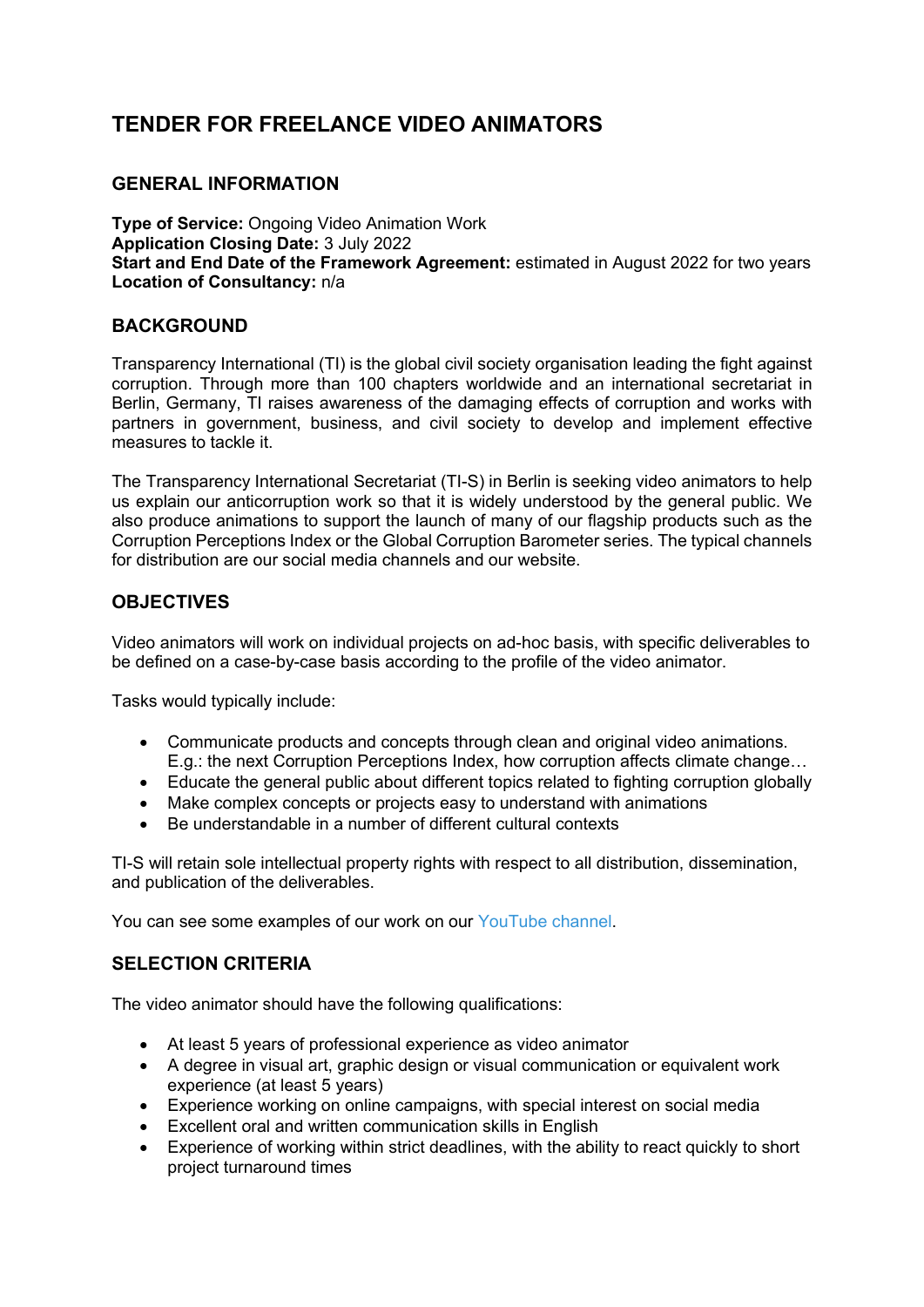- Dynamic self-starter; highly motivated, and with a thorough eye for detail
- Structured, reliable, highly articulated, and able to work with minimum supervision
- Strong organizational skills and ability to remain calm under pressure
- Excellent knowledge of Adobe Premiere (or similar) Illustrator, After Effects, and Photoshop CC
- Documented experience with corporate/ social impact and/or explainer videos
- Experience coordinating voice over recordings with professionals and/or studios

# **REMUNERATION AND COSTS**

Video animators should provide their estimated total fee as a lump sum or as standard daily or hourly rates for the following tasks:

- Storytelling (help in the process of creating the script)
- Concept/storyboarding (with original illustrations ideally)
- Animation (any style)
- Adaptations to other formats (landscape, square, IG stories…) and languages.
- If possible, please also tell us how you typically work with:
	- $\circ$  Voice over in videos (through a studio or directly with the professional)
	- o Music (licensed, composed, original…)

#### **For video animators based in the EU, EEA, UK, and Switzerland**

Transparency International e.V. (Secretariat), (TI-S) is registered as a Business Entity in Germany with VAT identification number DE273612486. EU reverse charge applies. Service providers should issue invoices with zero VAT.

Service providers who are based in Germany and do not charge German VAT must confirm their small entrepreneur status.

## **CONTACT INFORMATION**

The application should include the following documents in English:

- Business proposal with quotes
- Motivation letter and Curriculum Vitae
- Link to their most up-to-date reel or links to relevant projects

Please indicate "Freelance Video Animators" in the subject line of your email application. Applications should be sent in English by email to Javier García-Villaraco at videoanimators@transparency.org by close of business on 3 July 2022.

Please note that only shortlisted applicants will be contacted.

The Transparency International Secretariat is committed to creating an inclusive work environment where diversity is valued and where there is equality of opportunity. We actively seek a diverse applicant pool and therefore welcome applications from qualified candidates of all regions, countries, cultures, and backgrounds.

Selection of candidates is made on a competitive basis, and we do not discriminate based on national origin, race, colour or ethnic background, religious belief, sex, gender identity and